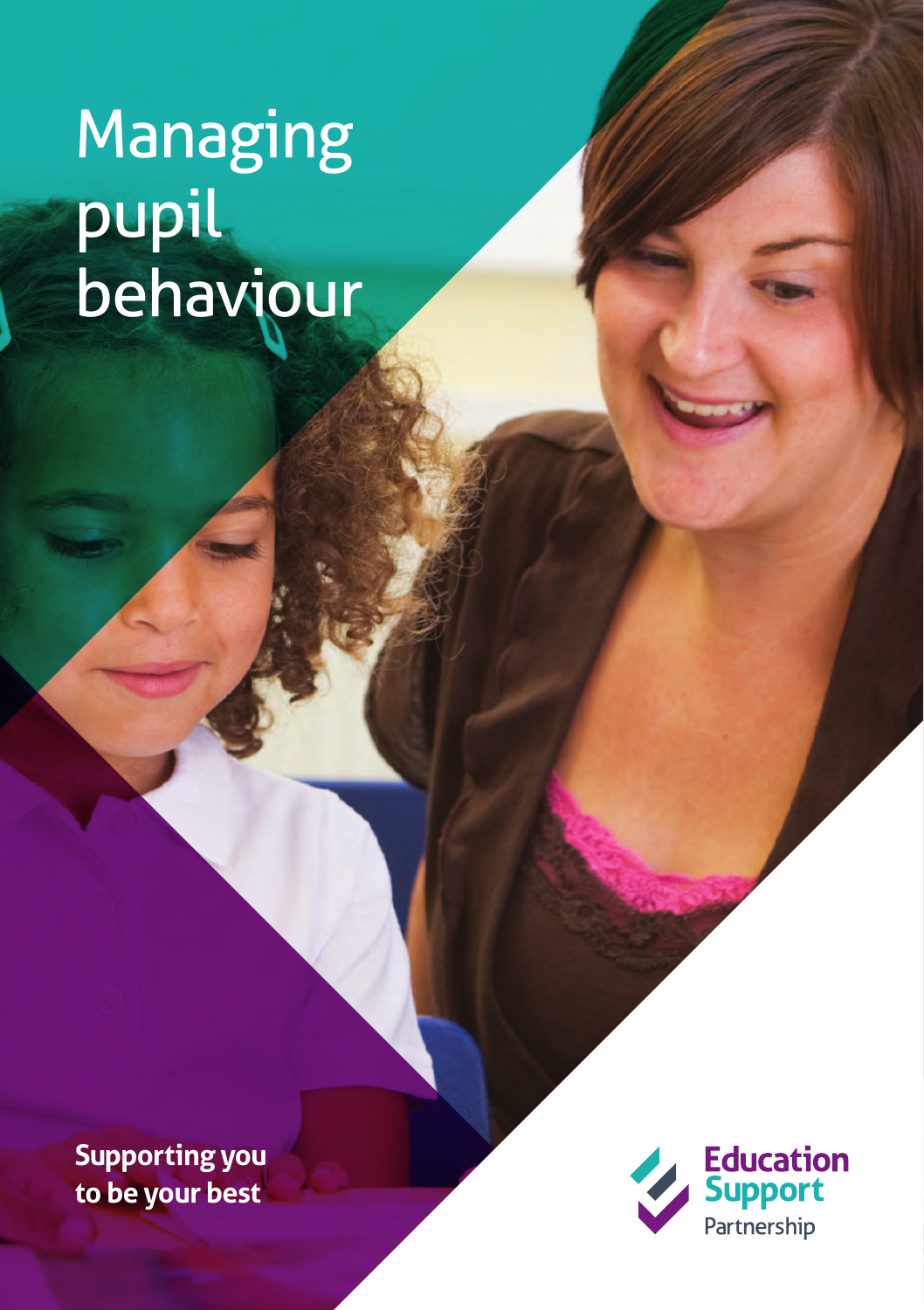## Remember you are not alone

This practical guide aims to help teachers manage pupil behaviour by:

- $\blacktriangleright$  addressing myths around behaviour defining low and high-level disruption
- $\blacktriangleright$  reflecting on how you respond to inappropriate behaviour
- $\blacktriangleright$  reflecting on your relationships with your pupils and students
- $\blacktriangleright$  suggesting approaches and strategies
- $\triangleright$  providing advice on how to get help and support from your school or college
- $\blacktriangleright$  giving advice on how to get further help and support

## **Disruptive behaviour**

Disruptive pupil behaviour is a frustration for many teachers. In fact, 70% of teachers told us they had considered quitting the profession over poor behaviour\*.

Poor behaviour is a barrier to learning and can easily threaten the health and wellbeing of teachers. On top of other pressures that can occur, the result is lost teaching days, unhappy teachers and failing students.

\* Teacher Support Network and Family Lives Behaviour survey 2010

## **Some truths**

Before we look at how you can manage pupil behaviour, keep in mind:

- $\blacktriangleright$  all teachers experience problems with behaviour
- $\triangleright$  you are not solely responsible for pupil behaviour
- $\triangleright$  well-planned and interesting lessons do not prevent disruption
- $\triangleright$  being entirely friendly and respectful of pupils does not always diminish conflict and bring order
- $\triangleright$  whilst there is concern about a growing culture of violence among young people, such behaviour is confined to a minority of schools and colleges
- $\blacktriangleright$  the vast majority of schools and colleges are calm and ordered places, where teachers are effective and pupils or students learn successfully
- $\triangleright$  you can improve pupil or student behaviour

"I have been a successful teacher for 16 years. It is now with regret that I am leaving the teaching profession. This has been instigated by a period of depression, brought on by several physically threatening and verbally abusive incidents by students, both in school and outside as well."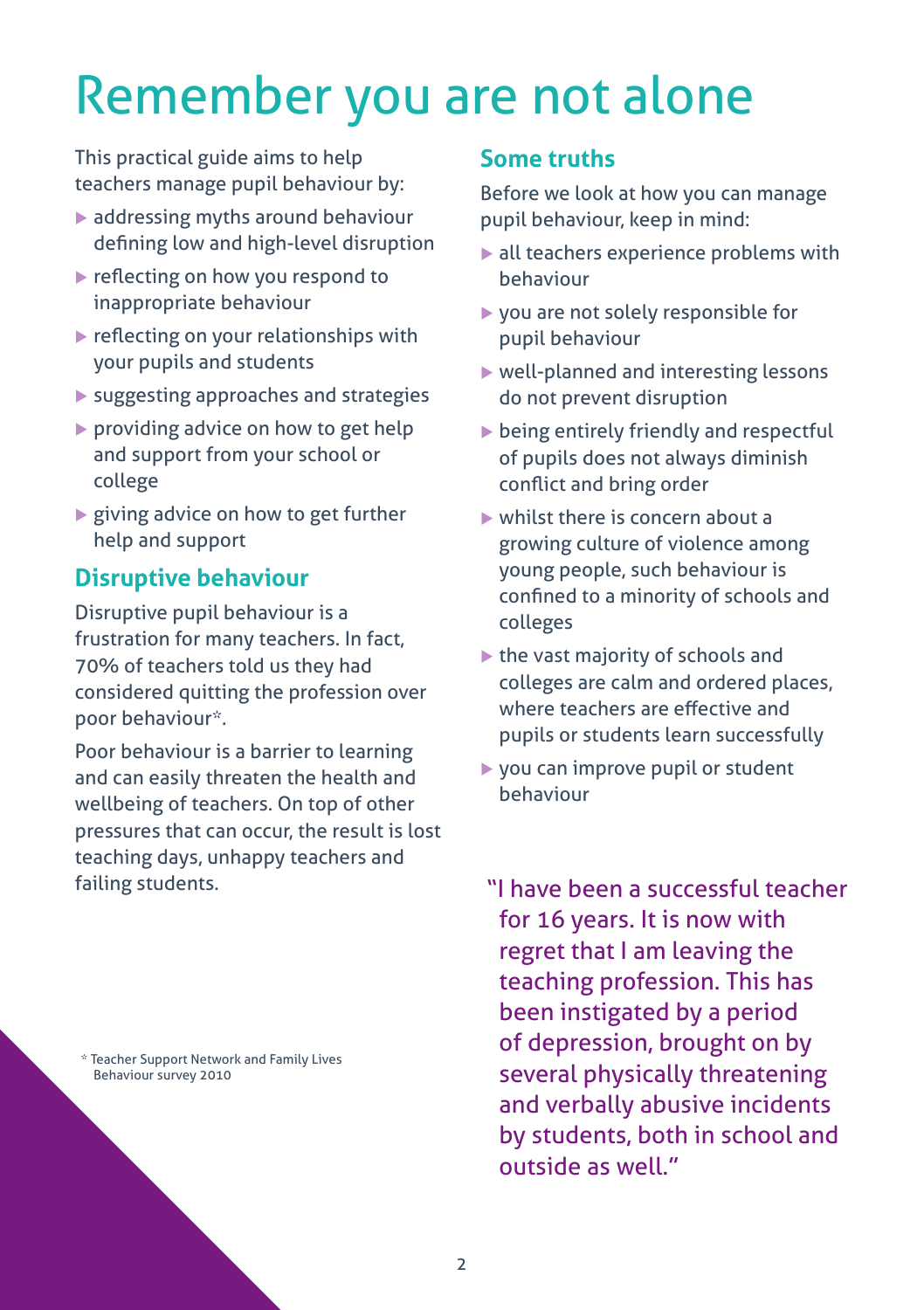## Is disruption low or high level ?

## **Low level disruption**

The most common form of poor behaviour is low level disruption.

This can be subjective as what concerns one teacher may not be of concern to another. For the purpose of this section, we are talking about behaviours which are not overtly confrontational or challenging, but which distract from teaching and learning.

There are generally five broad categories of low level disruption:

- $\blacktriangleright$  talk
- $\blacktriangleright$  movement
- $\n *time*\n$
- $\blacktriangleright$  pupil-pupil relations
- $\blacktriangleright$  teacher-pupil relationships

If these disruptions are not challenged, they can severely damage pupil learning and lead to frustrations and stress for the teacher.

They can then lead on to high level disruptions.

In our 2010 behaviour survey over 50 per cent of respondents stated that pupils deliberately distracted them verbally to disrupt teaching and learning on a daily basis. Almost 60 per cent said they had applied for a job at another school due to witnessing or being a victim of poor behaviour by a pupil.

## **High level disruption**

High level disruptions are more serious and are overtly confrontational and challenging. These behaviour patterns include:

- $\blacktriangleright$  challenges to authority
- $\blacktriangleright$  refusal to obey rules
- $\blacktriangleright$  frequent verbal abuse

Trying to manage this behaviour is extremely demanding and exhausting. If sustained over a long period, it can have a detrimental effect on a teacher or tutor's physical and mental health. It will also have adverse effects on pupil and student learning.

"...the most wearing problem is a constant degree of low level disruption in enough pupils to unsettle the whole lesson. Irrelevant comments called out, missing books, distracted by others, 'I can't do this' instrumental music lessons, new pupils arrive mid-term, changes to the timetable 'I haven't got' and general interruptions to the business of learning."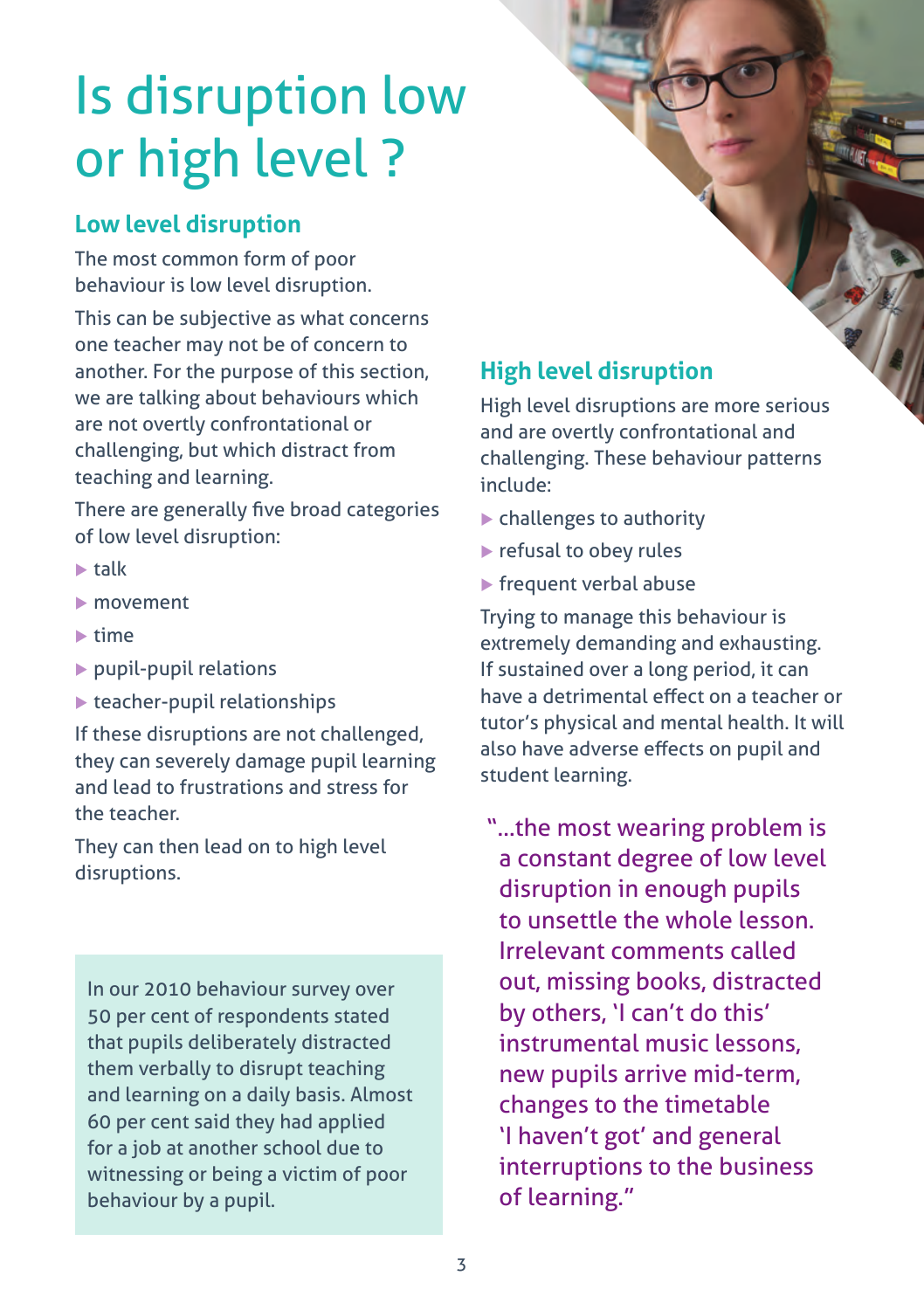## Responses to poor behaviour

Before you can decide on what strategies to employ to improve pupil or student behaviour, you first need to think about how you already respond to inappropriate behaviour.

This is often the key to deciding which changes you may (or may not) need to make and the types of strategies that would be best to use.

The choices teachers make in responding to pupils' behaviour are crucial in influencing the subsequent choices pupils or students make about how they will behave.

Managing behaviour is not just about responding to inappropriate behaviour. It is about creating conditions that encourage positive behaviour.

Using the table on this page, tick all the statements that apply to you. Your answers here should give you a clearer idea of how you respond to poor behaviour and will be used again when considering the types of strategies to use.

## **When a pupil or student behaves inappropriately, I:**

| display anger, shout or scream, cry                                       |  |
|---------------------------------------------------------------------------|--|
| fail to react or pretend I have not seen or heard anything                |  |
| remain passive                                                            |  |
| act inconsistently, I can be unfair                                       |  |
| threaten actions, but do not usually follow through                       |  |
| make hurtful comments or am sarcastic                                     |  |
| argue or am hostile                                                       |  |
| apply sanctions                                                           |  |
| leave the classroom                                                       |  |
| send for another member of staff                                          |  |
| send the pupil or student from the classroom                              |  |
| tend to react rather than be proactive                                    |  |
| use a discipline plan                                                     |  |
| follow the school or college's behaviour policy and guidelines            |  |
| manage the situation calmly                                               |  |
| respond according to level of inappropriate behaviour (low, medium, high) |  |
| overreact                                                                 |  |
| use a planned, proactive, professional approach                           |  |

"I am a teacher of 27 years and feel like a novice at times due to disruptive pupils. I feel vulnerable and under valued."

In our 2010 behaviour survey over 60 per cent of respondents said that School Improvement Plans that consider staff concerns were essential to improving pupil behaviour.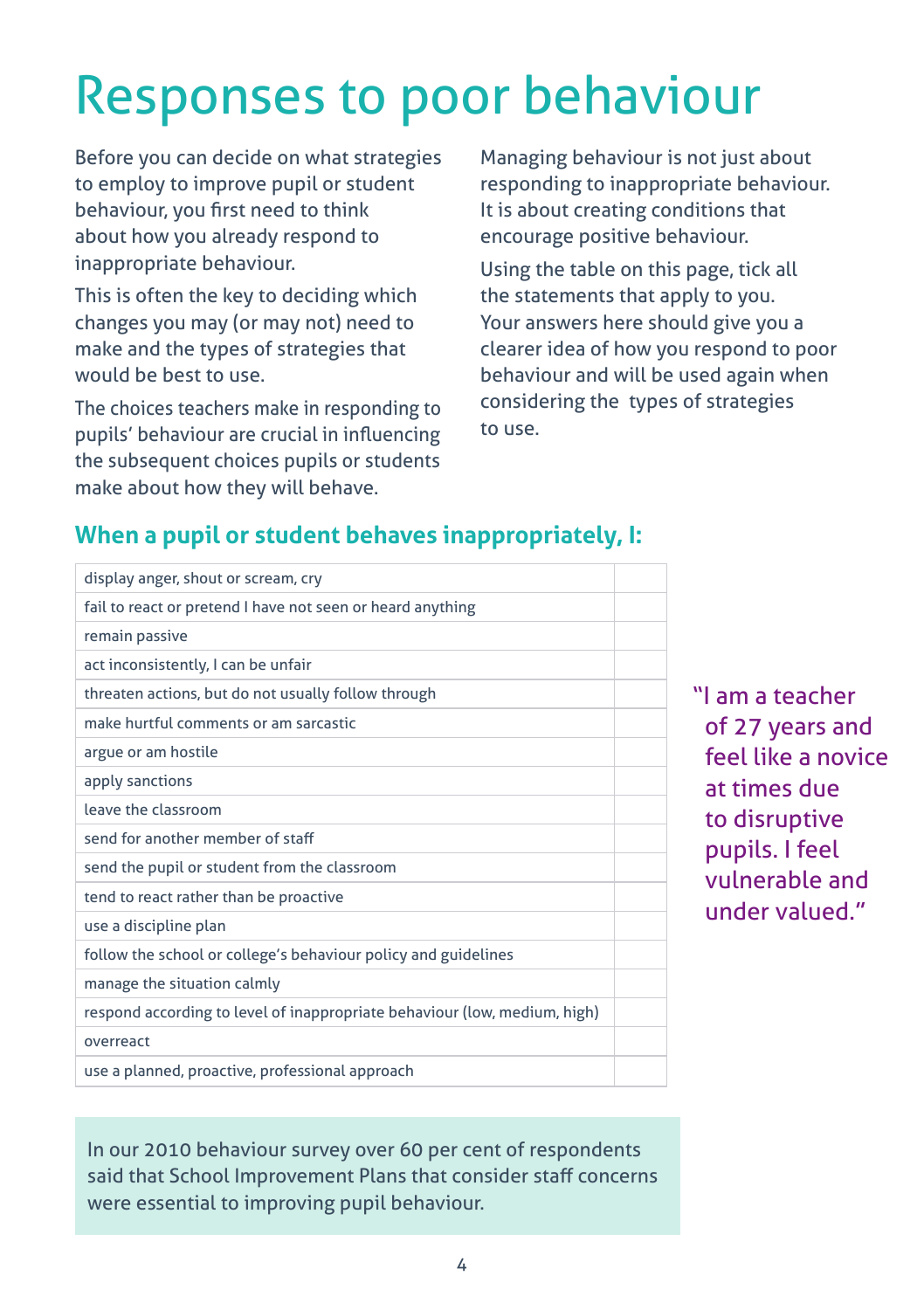## Reflect on your relationships

Now that you have reflected on how you respond to inappropriate behaviour, let's think about your relationships with your pupils or students.

Which of the following best describe your relationships with students?

#### **Dominant/assertive**

- $\triangleright$  Strong sense of purpose in pursuing clear goals for learning and for class management
- $\triangleright$  Shows leadership. Tends to guide and control
- $\blacktriangleright$  Prepared to discipline unapologetically

#### **Too dominant/assertive**

- $\blacktriangleright$  Too controlling
- $\blacktriangleright$  Lack of concern for pupils
- $\blacktriangleright$  Teacher- pupil relationship damaged

### **Cooperative/collaborative**

- $\blacktriangleright$  Great concern for the needs and opinions of pupils
- $\blacktriangleright$  Helpful, friendly
- $\blacktriangleright$  Avoids strife and seeks consensus
- $\blacktriangleright$  Working together

### **Too cooperative/collaborative**

- $\blacktriangleright$  Too understanding and accepting of apologies
- $\triangleright$  Waits for pupils to be ready and lets pupils dictate
- $\triangleright$  Too keen to be accepted by pupils
- $\blacktriangleright$  Passes responsibility completely to pupils. Abdicates responsibility and leadership

### **Oppositional/hostile**

- $\blacktriangleright$  Treats students as the enemy
- $\blacktriangleright$  Expresses anger and irritation
- $\blacktriangleright$  Needs to 'win' if there is a disagreement between teacher and pupil
- $\blacktriangleright$  Sees the classroom as a battleground

#### **Submissive**

- $\blacktriangleright$  Lack of clarity of purpose
- $\blacktriangleright$  Keeps a low profile
- $\blacktriangleright$  Tendency to submit to the will of the class
- $\blacktriangleright$  Entirely unassertive, rather glum and apologetic
- $\blacktriangleright$  Expects difficulties

Research has found that the most effective teachers find a balance between dominance and cooperation\*.

We will look at how you can improve these areas when we look at strategies to improve behaviour.

\* Robert Marzano's (2003) findings from his study of over 100 reports on classroom management, including 134 experiments designed to find the most successful classroom strategies as well as finding that pupils prefer the dominantcooperative style mix twice as much as the purely cooperative style or indeed any other style .

5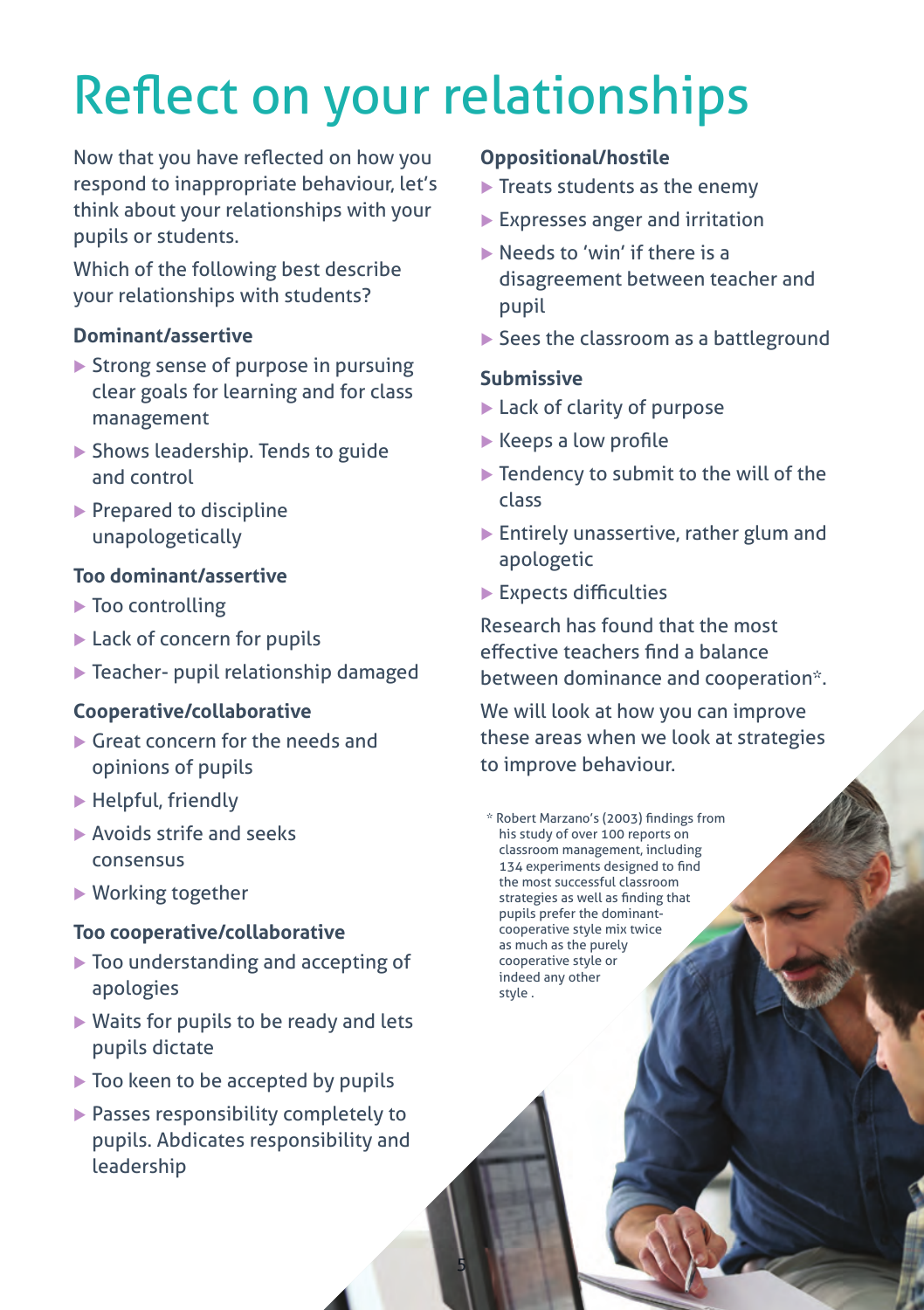## Behaviour improvement

There are, of course, many strategies designed to improve behaviour, but remember it is not solely your responsibility to do so.

Any strategy you choose to use will only work, if they are underpinned by the following principles:

- $\blacktriangleright$  they are clear and robust
- $\blacktriangleright$  they follow behaviour and discipline systems and a framework of consequences, which are understood by all (staff and pupils) and contributed to by pupils and students
- $\blacktriangleright$  there is a whole school or college approach
- $\blacktriangleright$  there is a focus on positive recognition of appropriate behaviour
- $\triangleright$  positive relationships are developed and maintained
- $\blacktriangleright$  organisations work in partnership with agencies and stakeholders, including parents/carers
- $\triangleright$  there is an awareness of the adults' emotional responses to inappropriate behaviour

## **Improving behaviour**

There are four basic approaches, which research has found to improve classroom behaviour:

- **1. Rules and procedure**
- **2. Teacher-pupil/student relationships**
- **3. Disciplinary interventions**

#### **4. Mental set**

Think back to how you said you responded to inappropriate behaviour, is there anything you may want to change or improve?

Could a small change have a dramatic effect?

You are, like many teachers,

concerned about behaviour, but think about it this way: if you keep doing what you are doing, you will keep getting the same responses.

## **1. Rules and procedures**

Classrooms become more orderly places when rules are clearly stated and perform even better when rules have been negotiated, discussed and justified.

Here are 10 steps to improving rules and procedures:

1. Create rules and express them positively. It shouldn't just be a list of don'ts

2. Justify rules and rehearse them! "because I say so" is not a persuasive justification

3. Discuss rules with the class. Explain their purpose, i.e. to improve learning

4. Negotiate with the pupils to get commitment. Ask for suggestions and remember to justify and compromise. Make posters and get them to sign up!

5. Regularly review the rules together

6. Encourage pupils to devise rules and take ownership of them

7. Remind pupils of any relevant rules before a potentially disruptive activity or if you are aware of "something brewing". This kind of response can drastically reduce inappropriate behaviour

8. Encourage and develop team working (team rules for success)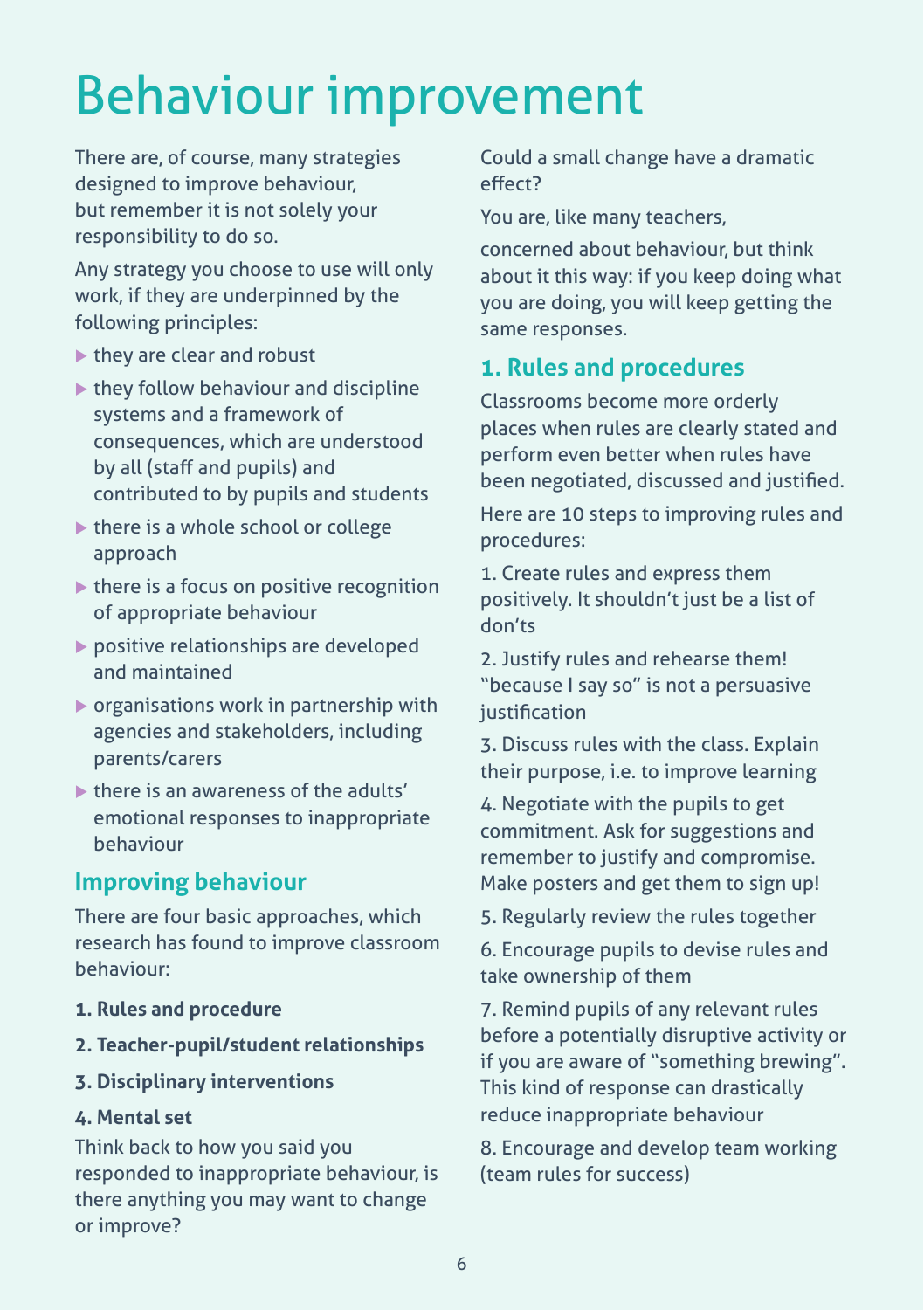9. Regularly get pupils to self-assess their own behaviour set against the rules.

10. Link the rules to the five broad areas of low level disruption

### **2. Teacher-pupil/student relationships**

Think about the style of relationship you have with your pupils or students. Your relationship will, of course, depend on the class or group, but a balance between a dominant and cooperative style is regarded as the most effective way to improve classroom management.

### **How do you increase your dominance and assertiveness?**

Dominance and assertiveness is about effective leadership, having a clear path to learning goals and good behaviour, pursued with vigour and enthusiasm. It should also be pupil - or student centred. Here are a number of tips to increase dominance and assertiveness in the classroom:

### **For the class or group**

- $\blacktriangleright$  Negotiate ground rules
- $\triangleright$  Set goals and assessment criteria
- $\blacktriangleright$  Set learning objectives
- $\blacktriangleright$  Set specific behaviour objectives

#### **For you**

- $\triangleright$  Be authoritative in your speech and in your body language
- $\blacktriangleright$  Fake it until you make it be absolutely confident and in control even if you don't feel it
- $\blacktriangleright$  Get out of the habit of sitting behind the desk
- $\blacktriangleright$  Try the PEP approach:

**P**roximity: Walk around the classroom, stand by a pupil that may be about to misbehave. Stand a "little too close for comfort" but don't invade personal space. A difficult judgement sometimes. You don't want to come over as aggressive or intimidating.

**E**ye contact: holding eye contact expresses dominance. What you say will be taken more seriously if you can maintain eye contact before, during and after speaking.

**P**osing questions: rather than telling a pupil off, pose a question, such as "Why have you not started your work?

These actions are often more effective and far less exhausting than getting angry or shouting and will make you appear in control (even if you do not feel it).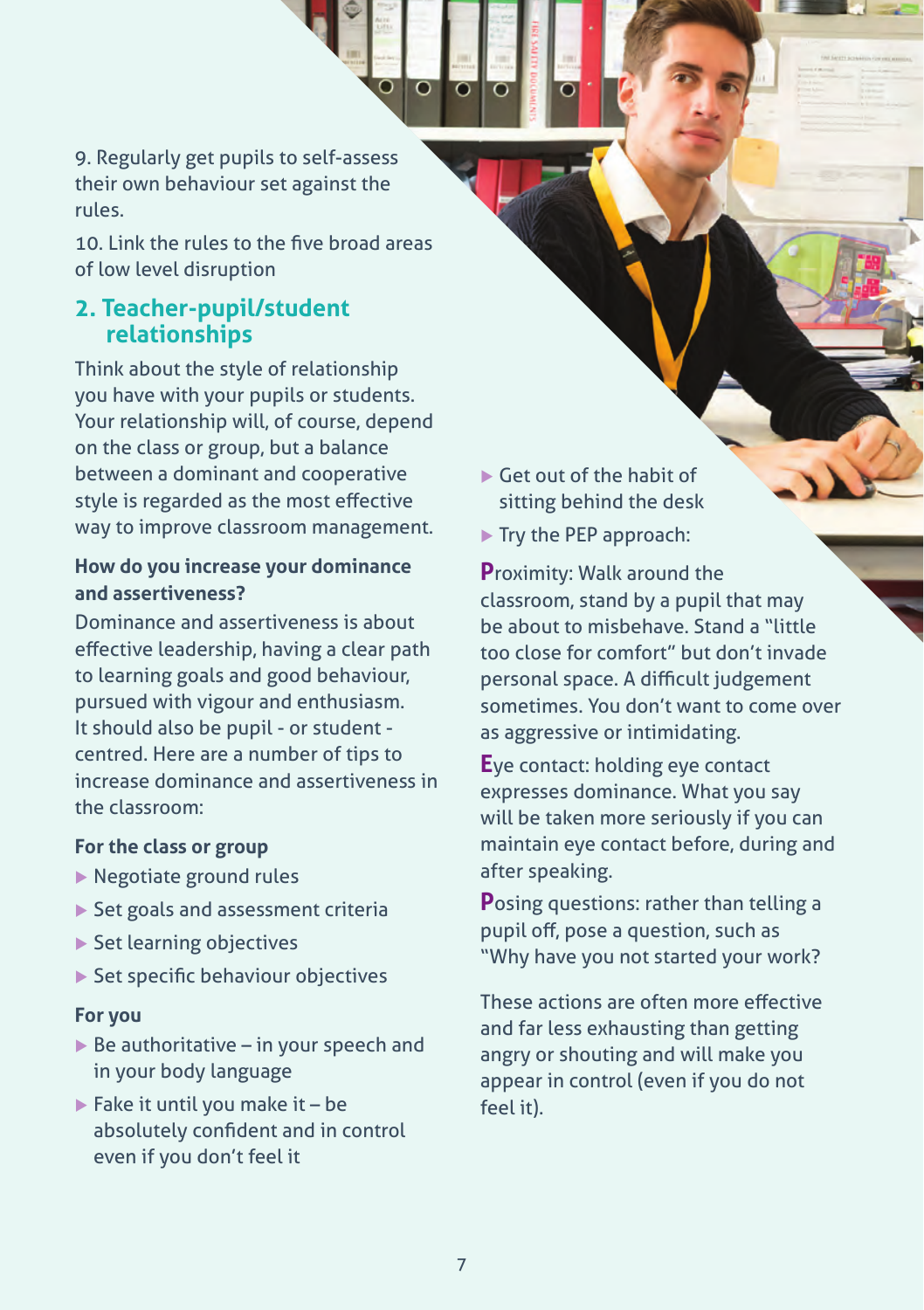## Behaviour improvement

### **How do you increase cooperation and collaboration?**

We all know how challenging it can be to cooperative with badly behaved pupils. How many times have we or our colleagues talked about that class or that year group.

Sometimes a cycle can develop between the teacher and the students that makes things even worse: the pupils misbehave more, you dislike them more, you are less positive and friendly, they dislike you and your classes more, they disrupt more and so it goes on. The cycle needs to be broken.

The next time you have a class with a particularly difficult student or a challenging group, why not try the following:

First try focusing on putting negotiated and clear rules in place. This will often require a great deal of emotional generosity and patience or restraint! The main aims are to be more positive, friendly and fair.

Then:

1. Meet and greet pupils by the door. Get off to a good start.

2. Catch them doing the right thing and comment positively in private. A lot of inappropriate behaviour is attention seeking.

3. Put the pupil in "intensive care" No it's not what you think! Smile, use their name positively, ask for their opinion, make a point at looking at their work, comment favourably about genuine effort or achievement. Talk to them, be patient and helpful, have high

expectations and keep calm. Show that you value them. But don't overdo it! Be fair, use this approach with your well-behaved pupils as well.

4. Learn their names. This is especially valuable when you are new to a school.

5. Engage pupils in an informal way. Let them know you don't just see them as pupils but as individuals with interests, hobbies, and lives outside of school.

6. Use eye contact and proximity.

7. Collaborate and problem solve together. What's the problem here? What can we do about this?

8. Build team and group work.

9. Have high expectations and let them know what those are.

10. Develop flexible responses and teaching styles.

11. Give responsibilities to particular pupils.

12. Avoid sarcasm. What you might think is light may be damaging your teacherpupil relationship.

13. Check for understanding, reinforce learning goals and expectations.

14. Be a good role model for your pupils by acting in the way that you want them to behave.

## **3. Disciplinary interventions**

Think back again to how you respond to inappropriate behaviour in the classroom.

- $\blacktriangleright$  Are you reactive?
- $\triangleright$  Do you wait for problems to happen and then respond?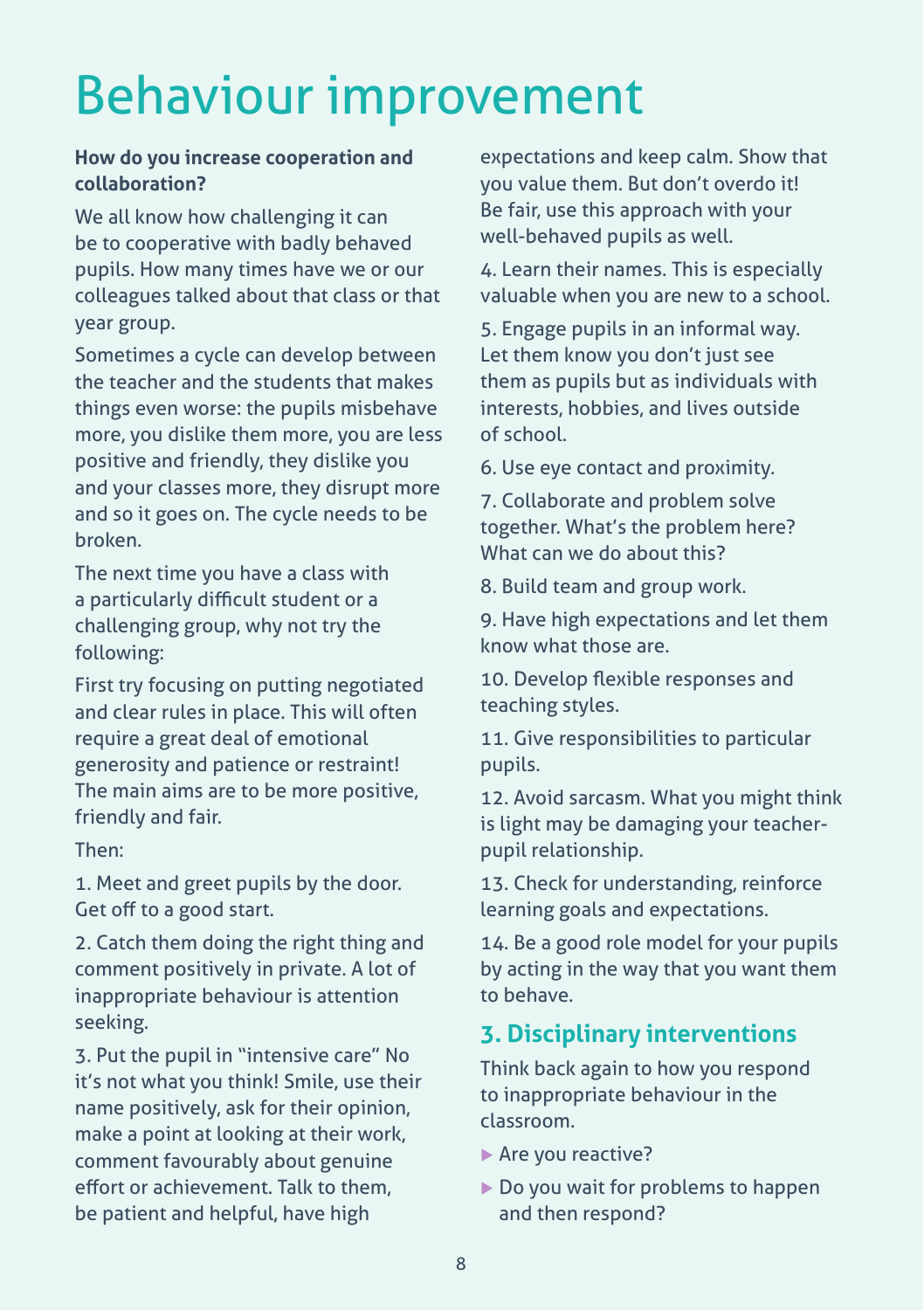- $\blacktriangleright$  Are you consistent?
- $\blacktriangleright$  Are you fair?

A proactive approach to improving behaviour is usually much more effective. Remember managing behaviour is not just about responding to inappropriate behaviour. It is about creating conditions that encourage positive actions.

Try the following approaches:

- $\blacktriangleright$  remind pupils of the rules before activities take place
- $\blacktriangleright$  reinforce appropriate behaviour. Use tokens and symbols which can be used for privileges
- $\blacktriangleright$  encourage pupils and students to self-assess their behaviour and award themselves appropriate tokens/points
- $\blacktriangleright$  use individual, group and whole class rewards. To receive these, there needs to be very clear success criteria

In our 2010 behaviour survey over 60% of respondents said that additional training for teachers on challenging behaviour and using restraint and search powers were essential to improving pupil behaviour.

 $\triangleright$  mild punishments: what's important is the consistency and fairness of the punishment. Its success is also dependent on the assertiveness in which it is given. It means being firm, unemotional, unapologetic and confident. It does not mean being hostile or aggressive

Ŏ

 $\overline{O}$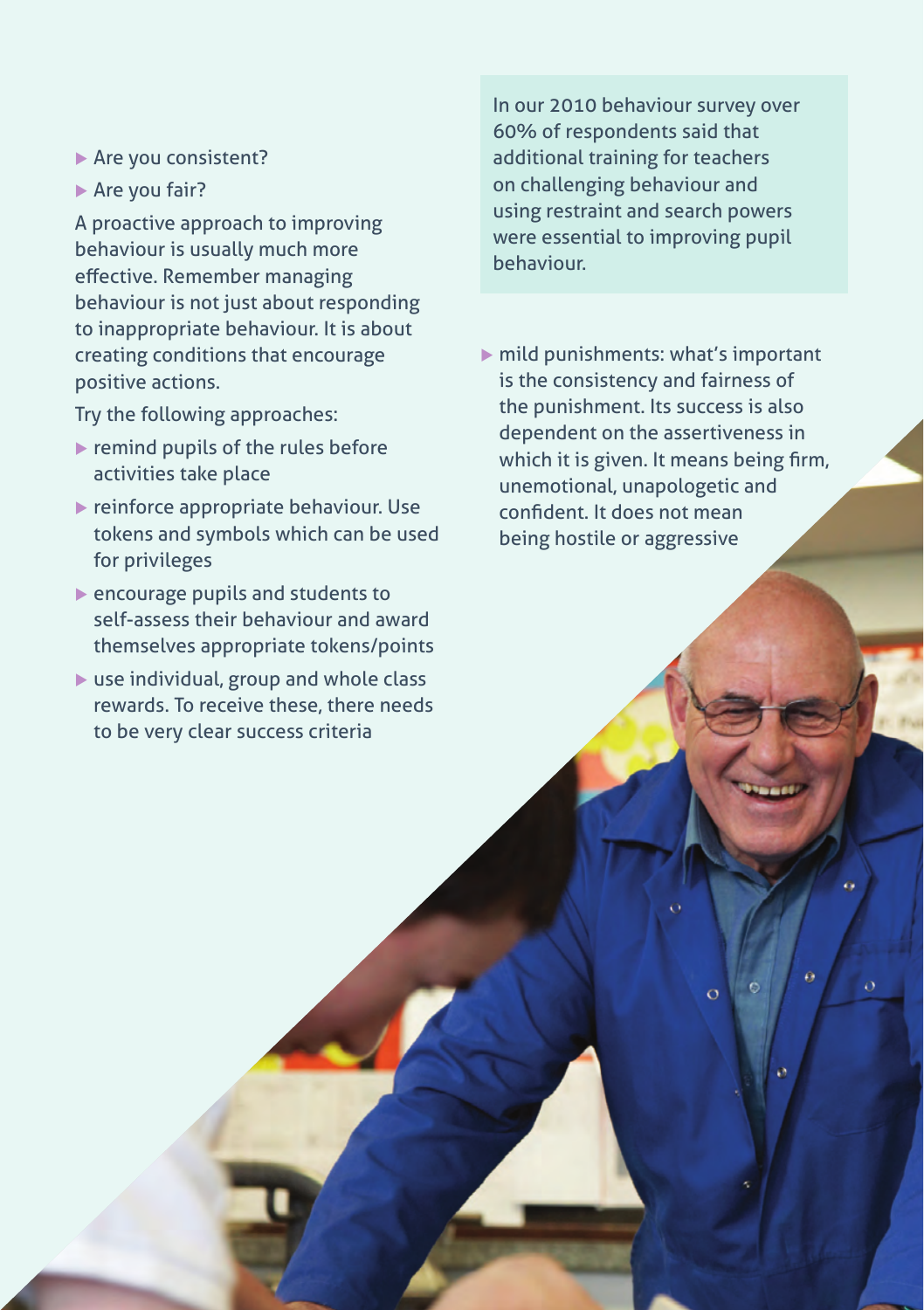## Behaviour improvement

## **4 Mental set**

Although, you are not solely responsible for improving pupil behaviour improving your attitude to classroom management can have dramatic effects. There are two parts to this:

### **Knowledge**

This 'Withitness' is a term first used by Kounin (1970) meaning an awareness of what is going on in all areas of your classroom and having a quick response to actual and possible disruptions. It's a "nip in the bud" approach that stops inappropriate behaviour spreading.

Think about how you will respond to disruption and not letting your emotions lead the way.

### **Withitness strategies**

- $\blacktriangleright$  Invest time getting to know your classroom and pupils
- $\blacktriangleright$  Understand the physical, social and psychological settings that you and your pupils and students find yourselves
- $\blacktriangleright$  Find out where the "hot spots" are. Run a behaviour audit or make this part of classroom observation
- $\triangleright$  Position yourself so you can scan regularly and make eye contact with as many of the class as you can
- $\blacktriangleright$  Intervene promptly. Make your pupils know straight away, or even before it happens that their disruptive behaviour will not be tolerated
- $\blacktriangleright$  Combine eye contact and proximity approaches as mentioned earlier. Early identification and intervention is an essential factor in successful behaviour management
- $\blacktriangleright$  Use of names combined with eye contact and a sharp tone
- $\blacktriangleright$  Use a silent and still approach. Stop what you are doing and remain silent. Maintain eye contact until you get the response you want, then continue
- $\triangleright$  Non- verbal reminders and commands. These are quite traditional but are still effective e.g. finger to lips to ask for silence, standing straight with hands on hips to signal displeasure, clicking fingers to signal "stop it".
- $\triangleright$  Be organised. Prepare your classroom and have materials ready!
- $\blacktriangleright$  Use reminders and warnings about rules before an activity
- $\triangleright$  Walk about with plenty of eye contact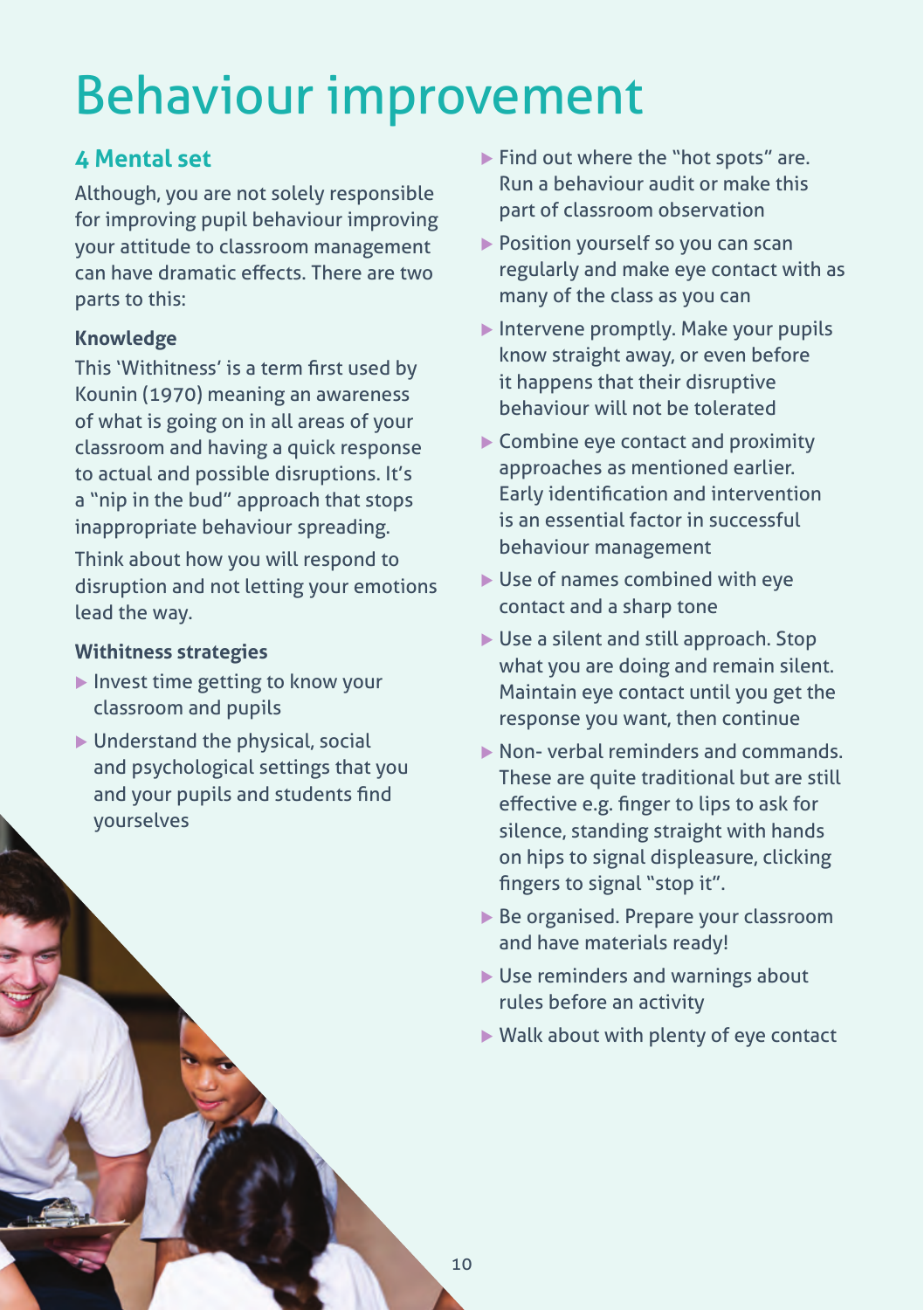## Emotional objectivity

It is not always easy to remember, but bad behaviour is not an attack on you. It is not personal. If you do see it as something personal, you are more likely to get angry, upset, depressed or resentful.

Try to remain unemotional. This does not mean being distant. You should be alert and business like, but you are protecting yourself and your emotional wellbeing.

### **Understand yourself**

Try not to show anger or frustration, you'll look and feel more in control. Remember what upset you, so that you recognise the situation next time. Practice.

### **Students have their own issues**

Remember that your pupils or students may well be dealing with difficulties or issues themselves that may be causing the inappropriate behaviour.

### **Seek support**

You do not need to suffer inappropriate behaviour alone. You can get support from within your school or college and outside of the workplace, but it is important to recognise your own feelings. Talk things over with a friend, family or colleague, your union or the Education Support Partnership.

The support available from each school or college will differ. The advice from unions on what staff are entitled to can vary slightly, but generally state:

 $\blacktriangleright$  staff are entitled to work in an environment free from violence and disruption and to appropriate access to training and support on behavioural matters. Equally importantly, pupils are entitled to a safe and orderly learning environment

- $\blacktriangleright$  all schools should establish behaviour policies and strategies and a range of rewards and sanctions in consultation with staff and school workforce unions to promote acceptable standards of behaviour
- $\blacktriangleright$  schools should ensure that their behaviour management policies are non-discriminatory in their scope and operation, including on the grounds of ethnic or national origin, culture, religion, gender, disability or sexuality. Schools should collect and regularly review data on behaviour to ensure that their behaviour management policy is operating fairly and equitably

For further advice, we recommend that you contact your union directly.

"Pupil behaviour has seriously affected my health. I think behaviour can be improved by teachers being backed by management and applying consistent sanctions. Pupils who know they can get away with it, will."